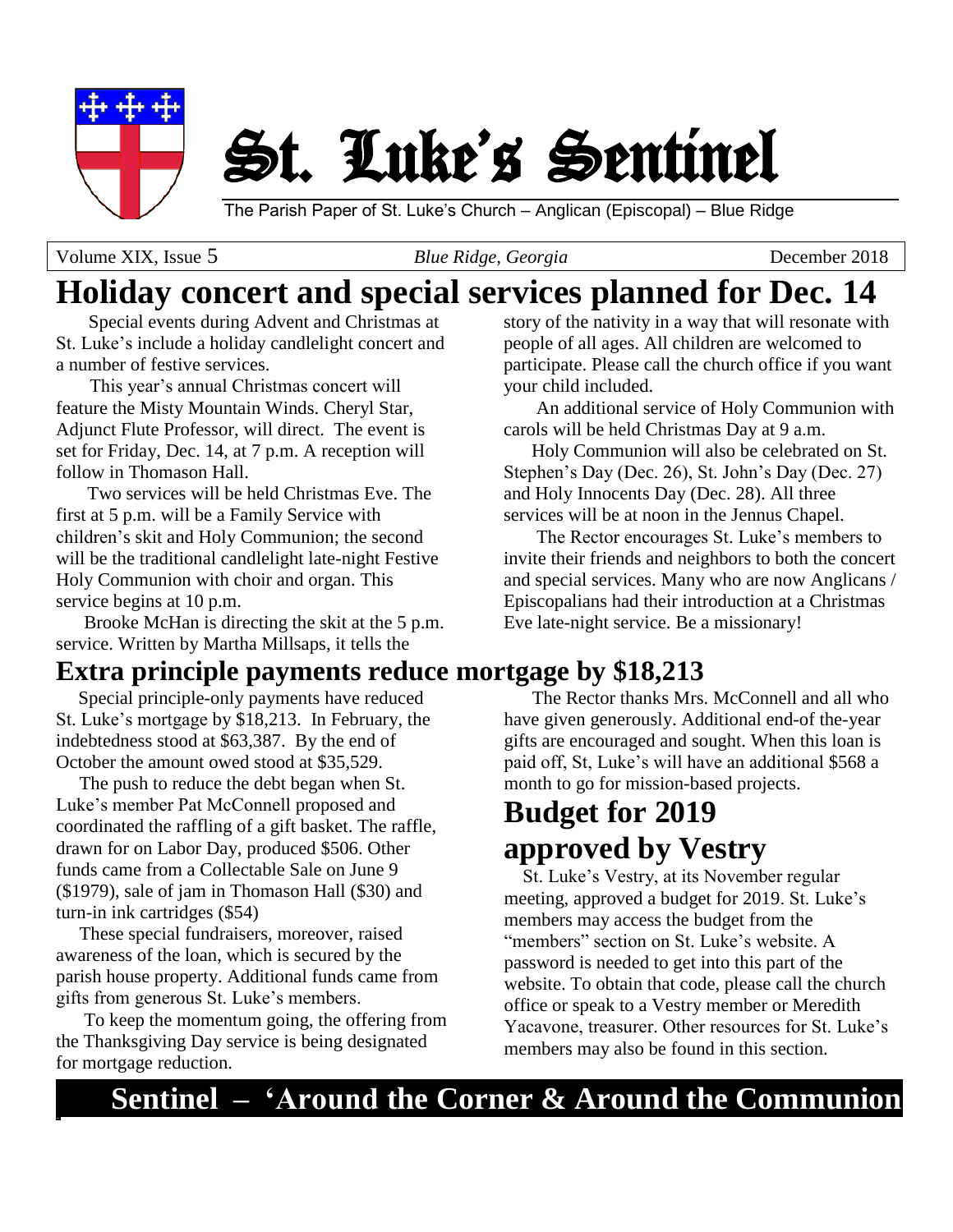## Looking beyond our doors

By the Rev. Ronald O. Wikander

Somehow the Fall and its back to school activity has arrived once again. The Snack in a Backpack program and its 50 some odd volunteers are busy packaging 450 meals for the school aged youth of Fannin County. Each sack of food contains two meals to help eradicate hunger on the days when there is no school.

There is other activity afoot as well. A proactive effort is being made to improve the summer feeding program. Different organizations who have provided resources in the past are being asked to collaborate on new methods of procuring food, reducing program costs, and increasing the efficiency of food distribution. The end goal is to reach more children and overcome food shortages

experienced during periods when subsidized school lunches are not available.

 Anyone who has participated in the past is asked to continue to consider volunteering for this most worthy enterprise and to encourage their friends to join them. Those who have helped others in need can be assured that it is a fulfillment of our Christian Mission to help those less fortunate than ourselves. Our first collaborative group meeting has been scheduled for Tuesday, Nov. 13. Stay tuned for further information.

 *The Rev. Mr. Wikander serves as St. Luke's Community Outreach Coordinator. He may be emailed at vicarwikander@tds.net.*

# **Three from St. Luke's attend ADOTS synod\_\_\_\_\_\_\_\_\_\_\_\_\_\_\_\_**



 St. Luke's Rector the Rev. Victor H. Morgan and Andy and Juanita Lebkuecher attended the Nov. 2-3 synod of the Anglican Diocese of the South (ADOTS) at Holy Cross Cathedral in Loganville. The keynote speaker for the event was the Rev. Dr. Winfield Bevins who spoke on why young adults are

increasingly drawn to historic forms of worship. Dr. Bevins, an Anglican clergyman, serves as the Director of Church Planting at Asbury Theological Seminary in Wilmore, KY. He also directs Asbury's Anglican Formation program. His book *Ever Ancient Ever New: The Allure of Liturgy for a New Generation* is set to be released in early 2019.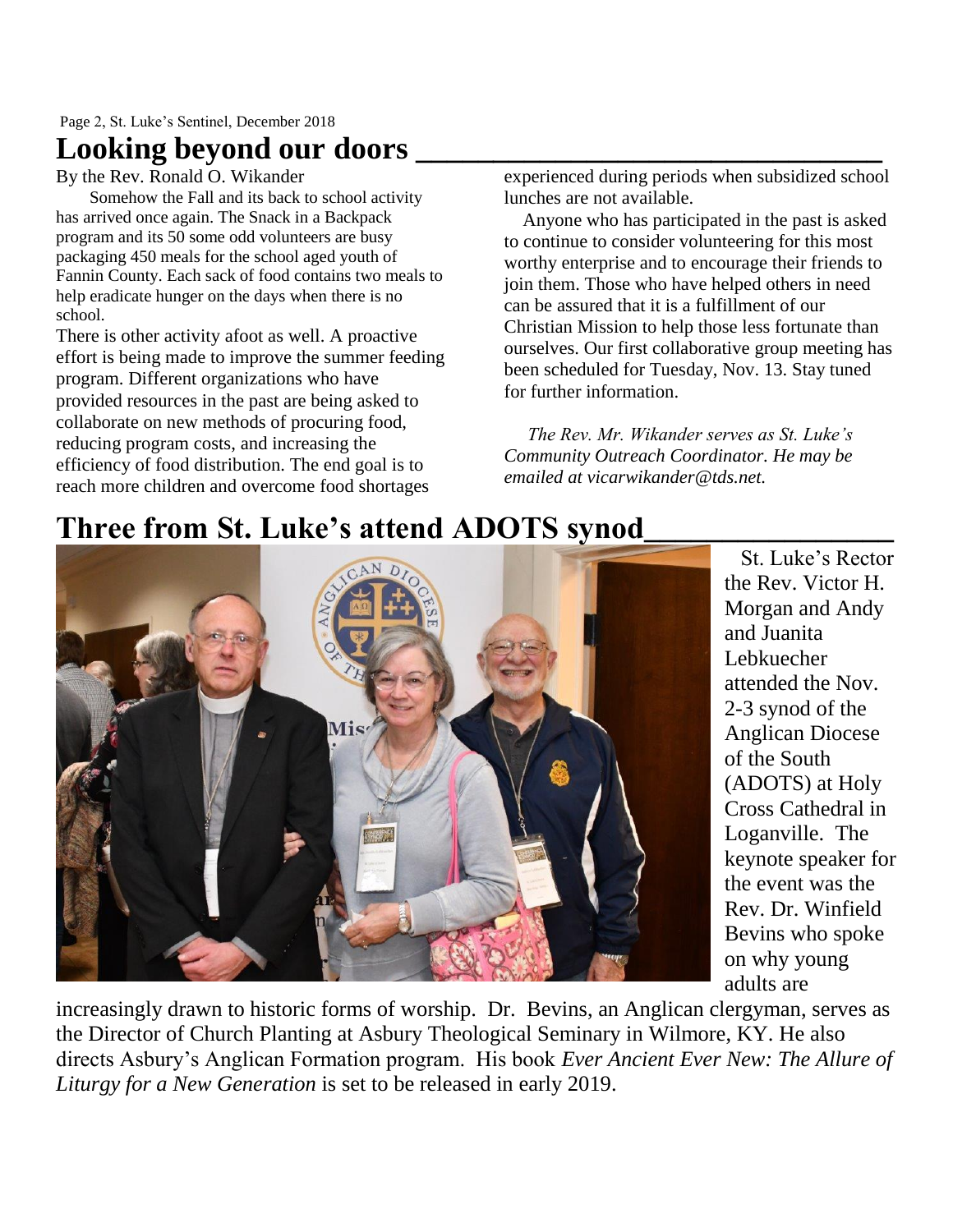# **Recipe of the Month**\_\_\_\_\_\_\_\_\_\_\_\_\_\_\_\_\_\_\_\_\_\_\_\_\_\_\_\_\_\_\_\_\_\_

By Diane Wikander This recipe comes from our exuberant church secretary Pam Sebby. **Barbara's Green Chile Breakfast Casserole** 20 whole green chiles (Ortega, if you can find) 1 can evaporated milk 3 heaping spoons of flour

8 green onions (scallions), diced

2 lbs. cheddar cheese, shredded ¼ cup whole milk 10 eggs

 In a lasagne casserole pan, layer chilies and cheese, open and flatten 10 chilies. Cover the bottom of the pan, put half the cheddar cheese over this. Open and flatten the other 10 chilies, layer them over the cheese and put in the other half of the cheese on the chillis.

 Mix both kinds of milk together and add flour, mix to dissolve flour. Crack eggs into a separate bowl, add diced onions and milk and flour mixture. Mix this well. Now sprinkle in spices that you think will taste good. Pam suggests Applewood smoked sea salt, garlic and a generous amount of black pepper.

 Slowly and evenly pour egg, milk, onion and spice mixture over your chilli cheese layers. Bake at 350-degree F. oven for one hour.

 *Thank you Pam. This sure sounds yummy. I hope to try it soon. Everyone enjoy and God bless you.* 



"But, apart from the pews, the sermon, the hymns, the coffee and, 'all that praying', you'd come again?" CartoonStock.com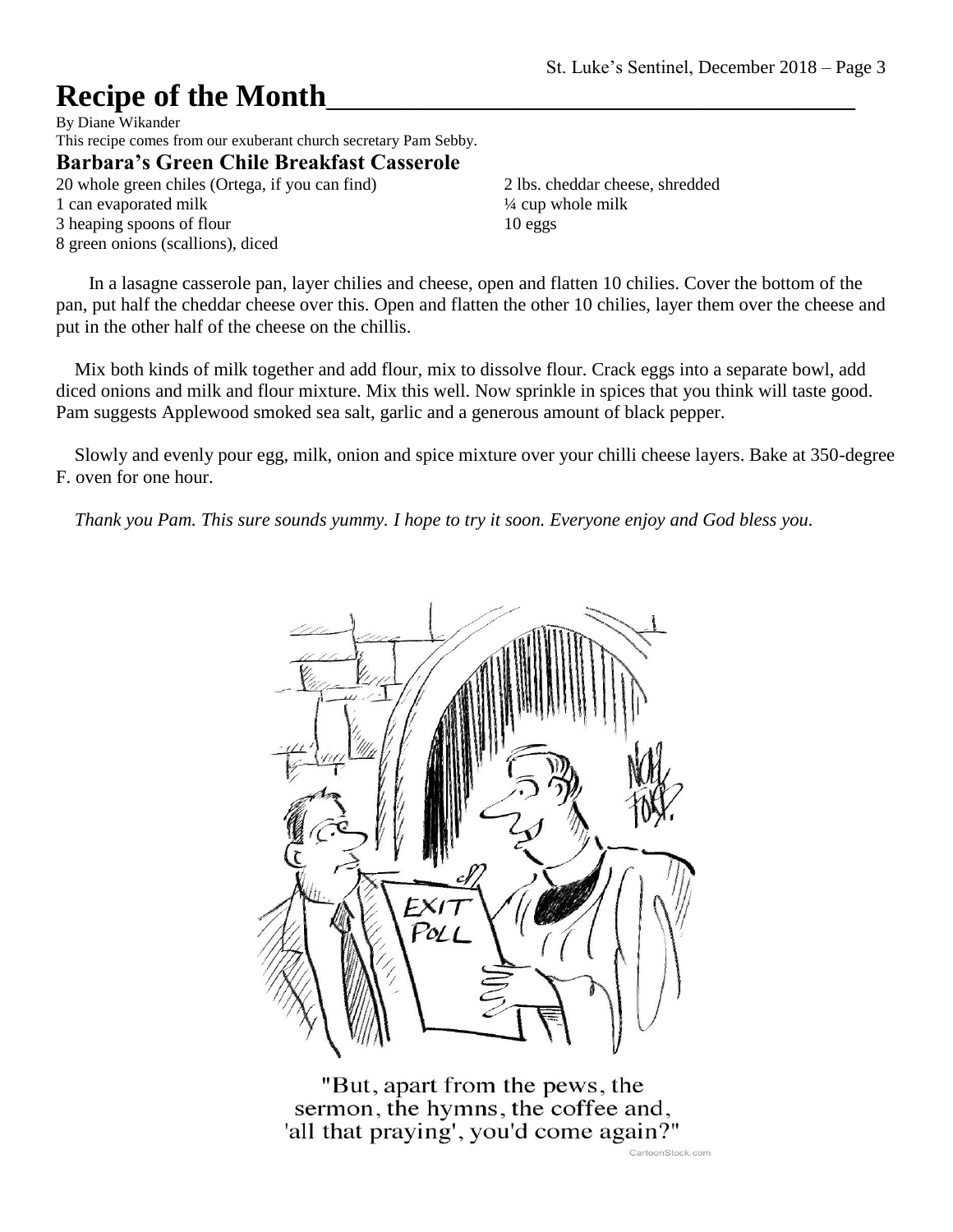#### Page 4, St. Luke's Sentinel, December 2018

### **Staying abreast with the trends of the time\_\_\_\_\_\_\_\_\_\_\_\_\_\_\_\_\_\_\_\_\_\_\_**

 The Postmodern world is wired very differently from anything Christendom has experienced. It is basically made up of those whose lives have been influenced by Christianity and those who are what is termed "postmodern". Without going into all the distinctions and origins of postmodernism,(for those who want to explore this further, read Robert Webber's Ancient – Future Faith, Baker Book House ) we can describe postmodernism being determined by two things, neither of which are generational issues:

• Who influenced a person growing up – family or peers?

• Did that person or his or her family grow up going to Church or not? If a person is influenced more by his or her peers than their family and did not grow up in church, they are most likely postmodern.

#### **Today's times:**

- Perception is that there is no ultimate value.
- Many paths to the same destination.
- All faiths are viewed as interchangeable
- No Grand scheme anymore.

• Christianity is no longer the starting point in one's search for meaning.

• "What works for me" is more important than some eternal value.

#### **The World today:**

• There is little difference viewed between the secular and sacred.

• Spirituality is a state of mind not a state of relationship. **Generally Speaking Postmoderns have the following leanings:**

• **Authenticity**. Prefer honesty over politeness. No frills, except technology. No Sunday morning only faith.

• **Community**. Need to see the Gospel lived out. Rather than instant conversion, a process of converting is needed.

• **Lack of dogmatism**. Rules aren't what they used to be. The historic truth of the Bible is not as important as if it speaks to my needs.

- **Music and Art** are important in their lives.
- **Diversity**. Gender and race are meaningless.

• **Interdependence.** You feed me, I will feed you mentality.

- **Entertainment.** Extremely important.
- **Values.** No ultimate values, no ultimate truth.
- **Propositions.** Not as important as feelings.
- **Experience** is the highest form of reality.
- **Institutions**. General distrust.
- **Community**. Very strong positive feelings.
- **Family.** Made up of those who befriend them more than those who produced them.

• **Spirituality**. Do not feel one has to have relationship to organized religion to be spiritual.

#### **Letter from St. Luke's Stewardship Chairman**

Dear Parishioners and Friends of St. Luke',

 As we approach the end of the year and look forward to events in 2019, it is also time to consider our church's financial situation for the coming year. As the Stewardship chairman, I had the opportunity to view the church's budget for 2019 and am astounded at the myriad of expenses we must plan for. Many are for items we just take for granted each time we come to the church. Here are a few;

| $\frac{1}{2}$               |        |
|-----------------------------|--------|
| Pest Control                | \$675  |
| Telephone service           | \$1488 |
| Trash disposal              | \$1188 |
| Lawn Maintenance            | \$5000 |
| <b>Elevator Maintenance</b> | \$2019 |
|                             |        |

 So for this coming year when you plan your financial contribution to St. Luke's keep in mind the *necessity* for the "everyday" items that keep our beautiful and active parish going. By pledging now you give the clergy and vestry more certainty of how best to allocate those funds for the needs of the whole parish.

Should you consider some "special/extra" contribution, please consider the fact that the mortgage on the parish house is now down to about \$35,000. Any help here will contribute to reducing our parish's long term financial exposure.

 One last thing; there are ways to save on taxes by making a contribution directly from your 401k or other pre-planned savings/investment portfolio. Check with your accountant for more info on this.

 As for payment, you can pledge in a lump sum, quarterly or by any other timing that best suits you. We just need to be notified of the amount of your pledge. We look forward at St. Luke's to an active and adequately funded (by your pledge) 2019!

 Oh, and yes we appreciate any all additional donations received during our normal church services! Thanking each of you in advance.

Roger Johnson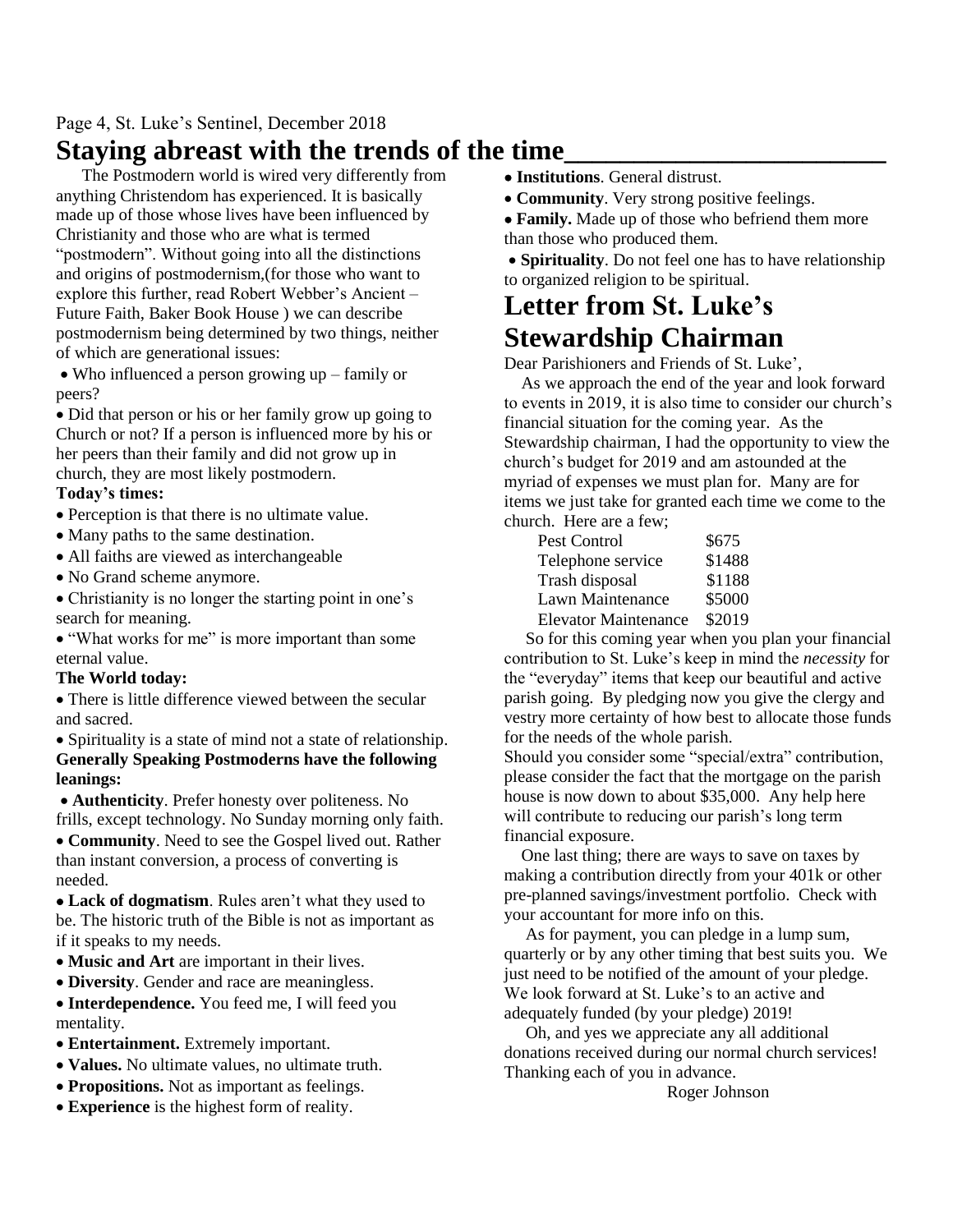Page 5, St. Luke's Sentinel, December 2018

## **St. Luke's reaches out to the larger community\_\_\_\_\_\_\_\_\_\_\_\_**



 *Hundreds of children received candy at St. Luke's table at the Blue Ridge Halloween Safe Zone. Many thanks to those who donated candy and those who helped staff the booth: Tom, Melissa and Katie McCormick; Eric, Crista, Finn and Elin Thoresen; and Barbara Newman.*

 *2018 was St. Luke's third year sponsoring a table. The event is sponsored by the Blue Ridge Business Association.* 

### **Topics for 'Teaching Tuesdays' and 'Lunch and Learn' announced**

 St. Luke's Education Committee, under the direction of Roger Johnson, has announced topics and presenters for Teaching Tuesdays and for Lunch and Learn in Lent series (Wednesdays) in the first half of 2019:

*Teaching Tuesdays* Jan. 22 – *Thinking about Pain and Suffering*, the

 Rector: Jan. 29 – *Church Vestments and 'Hardware*',

 Deacon Tony McConnell; Feb. 5 – *Divisions in the American Episcopal Church*, Roger Johnson;

Feb. 12 – *Reactions in the Worldwide Communion*, Roger Johnson;

Feb. 19 – Episcopal Church USA. What Happened? Roger Johnson; and

Feb. 26 -- Result [aftermath] from the Split, Roger Johnson. *Lunch and Learn in Lent on Wednesdays at Noon Key Doctrine* Mar. 13 – *Inspiration*, the Rector; Mar. 20 – *Incarnation*, Deacon McConnell; Mar. 27 – *Atonement*, the Rector; Apr. 3 – *Sanctification*, Rev. Ron Wikander; and Apr. 10 – *Last Things, the Rector*. *Teaching Tuesdays* Apr. 30 – *The Apostles and their Impact*, Pat Dearing; May 7 – *The Apostles and their Impact (2)*, Pat Dearing; May 14 – *Women of the Bible*, Teresa Wankel; and May 21 – *Women of the Bible* (2), Teresa Wankel.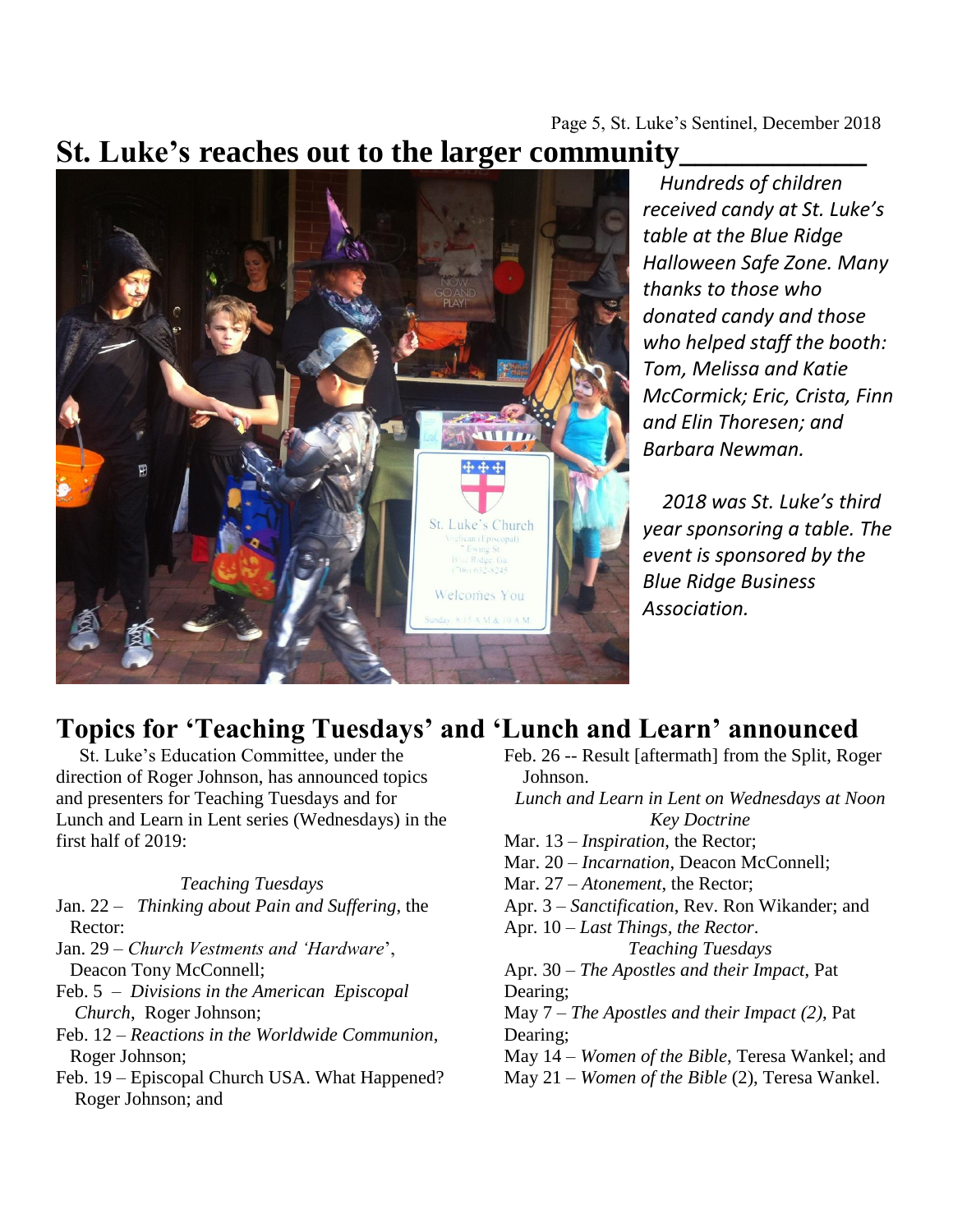#### Page 6, St. Luke's Sentinel, December 2018 **The saints of St. St. Luke's – St. Cuthbert \_\_\_\_\_\_\_\_\_\_\_\_\_\_\_\_\_\_**

By James Yacavone

 *In the side chapel of St. Luke's (the Jennus Chapel) there are 16 exquisitely needlepointed chairs which bear the name and heraldic symbol of 16 saints who were prominent in the English church. In this continuing series the Sentinel will highlight each saint and tell you a little about his or her history.*



**St. Cuthbert (634 – 687)** was a hermit, monk and bishop in the Kingdom of Northumbria in northeast England and southeast Scotland and is regarded as the

patron saint of northern England. Sources suggest

that he did military service before becoming a monk at

the Celtic Christian monastery at Melrose on the Scottish border where, in 661, he became the prior. In 664 the Northumbrian Church adopted the customs of the Roman Christian Church. Cuthbert, who was raised in the Celtic tradition, adopted the Roman practice and was made prior of the monastery at Lindisfarne in order to introduce Roman tradition there. At Melrose and Lindisfarne Cuthbert traveled widely doing missionary work, ministering to the people, preaching and performing miracles. He retired in 676 and became a hermit but in 684 he was elected the Bishop of Hexham. He was reluctant to leave retirement but was persuaded to do so by King Ecgfrith though he became the Bishop of Lindisfarne instead of Hexham. After Christmas in 686 he retired again and returned to his cell. He died on March 20, 687.

 Following his death, numerous miracles were attributed to intercessory prayer near his remains. Alfred the Great, King of Wessex, was inspired and encouraged in his struggle against the Danes by a dream he had of Cuthbert. Thereafter the royal house of Wessex, who became the kings of England, made a point of devotion to Cuthbert. He has been described as perhaps the most popular saint in England prior to the death of Thomas Becket in 1170. His remains eventually came to rest in Durham Cathedral in Durham, England. He is recognized as a saint by the Anglican Communion, the Roman Catholic Church and the Greek Orthodox Church. His Anglican feast day in the U.S. is August 31.

 St. Cuthbert chair in the Jennus Chapel at St. Luke's was given in memory of Roy Donald Johnston by Michaelene Johnston.

 *In the next issue we shall discuss another early English saint who is memorialized with a chair in the Jennus Chapel.*

## *On the lighter side . . .*

 The story is told of the atheist who accosted a preacher. "Do you believe in eternal life?" The preacher has no time to reply. "Well its a load of rubbish!" shouted the atheist. "I believe in science, evolution, survival of the fittest, and when we die, that's it! No eternal life, no great judgment, and no God!" The atheist continues his assault against the preacher repetitiously and tirelessly. "Eternal life! Eternal life! Ha! "Its all pie in the sky when you die." When I die that's it, the end, no eternal life, no nothing. He continues, until he reaches his climax, "I will be buried six feet under when I die and that's it! Nothing! Caput! When I die I am utterly convinced that that will be the end of me!" "Well thank God for that" replies the preacher!"

#### \* \* \* \* \* \* \*

 A rector was leaving and was saying farewell to his congregation at the Church doors for the last time. He shook the hand of an elderly lady as she walked out. She said "Your successor won't be as good as you."

 "Nonsense", said the rector, in a flattered tone. "No, really", said the old lady, "I've been here under five different Rectors, and each new one has been worse than the last."*\**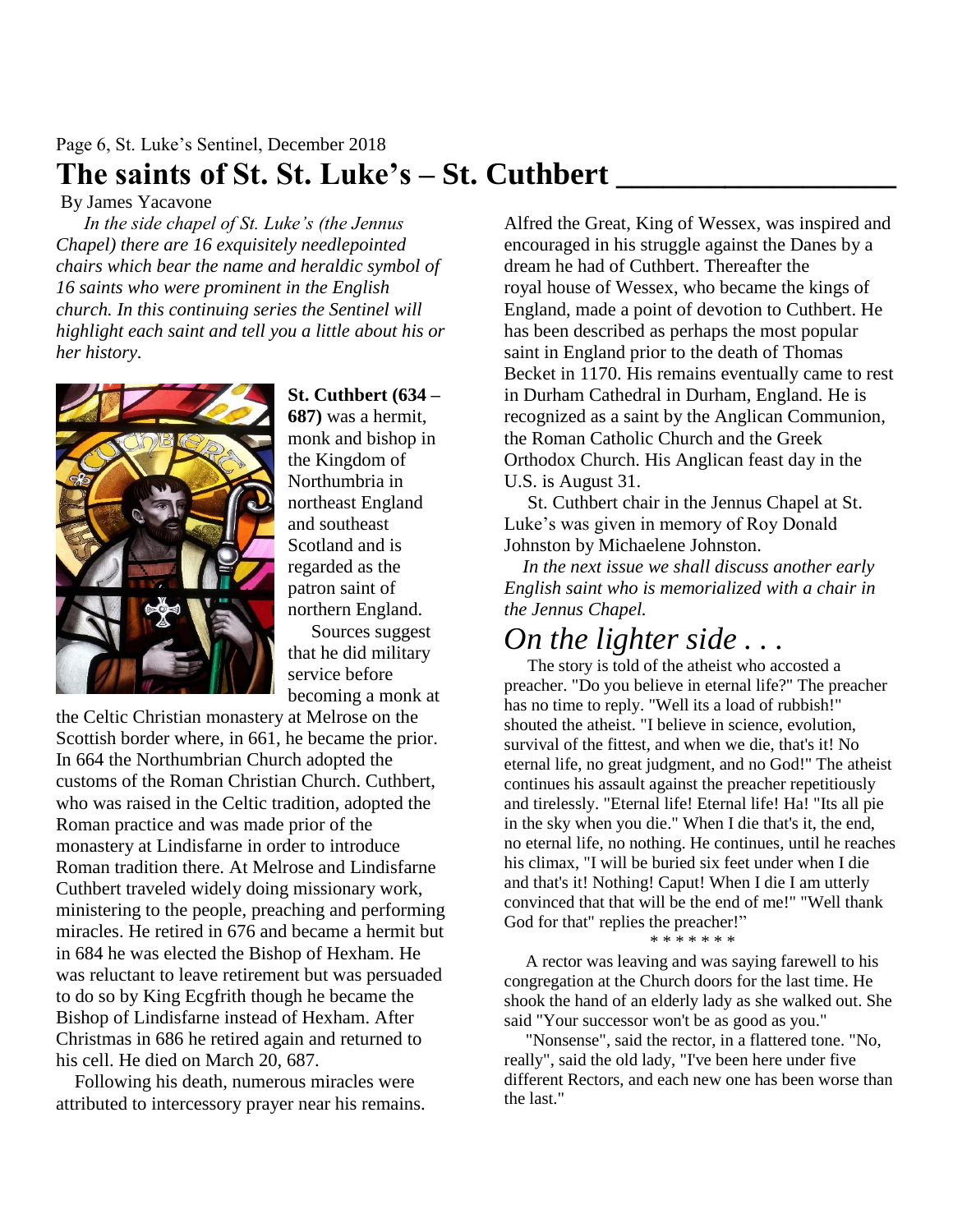#### **From the Rector \_\_\_\_\_\_\_\_\_\_\_\_\_\_\_\_\_\_\_\_\_\_\_\_\_\_\_\_\_\_\_\_\_\_\_\_\_**

 Ways and methods of celebrating Christmas have varied, traditions and customs have evolved and changed, but at the center of it all, is that great affirmation found in the prologue to St. John's gospel: "and the Word was made flesh and dwelt among us, (and we beheld his glory, the glory as of the only begotten of the Father), full of grace and truth.

 The Rev. Charles S. Denison, reflecting on this truth, wrote:

 "Over the centuries this great fact [God becoming man in Jesus Christ – the Incarnation] has reigned. It has been secretly celebrated in huddled, hidden catacombs; thoughtfully expounded in the universities of the Middle Ages; profoundly observed in the liturgies of many traditions; seen afresh in the new vision of the Reformation. It has been proudly proclaimed from the great pulpits of Victorian England and humbly cherished in the homes of America. Today it is the great Truth beneath all the tinsel and the chorus of every carol, the Gift above all our gifts."

 The problem, of course, is Will we see it? It is entirely possible, especially in today's fast-pace, commerce driven world, to see the creche and miss the Christ, admire the twinkling lights in a thousand shop windows and miss the Star of Bethlehem. So, let me begin by earnestly entreating you – with the words of the slogan that has been around for quite some decades – "Keep Christ in Christmas".

 The following poem was written by the Minister of the Church in which I grew up. May we let it guide our thinking as we head for Dec. 25:

#### **Christmas Spirit**

The mingling masses of humanity Rushing to and fro; Gaily lighted trees and holly leaves And sprigs of mistletoe; Songs of sleigh rides and jingle bells; People pushing and shoving their way Through crowded marts, Singing of peace and goodwill with Prejudice in their hearts— All this I say with growing fear And agony,

And thought I heard the one of Bethlehem

Crying for Calvary.

 Will men ever learn to look past self

 And tinselled things, And sing the angels' song of the birth

Of the King of Kings?

■ W. Benton Preston Dr. Preston went home to be with the Lord in 2014, but his words of wisdom in this matter lives on. May we heed them. \* \* \* \* \* \* \* \*

 Let me encourage you to help get the word out about the true meaning of Christmas by inviting your friends and neighbors to one of our Christmas services. Not a few people who call themselves Anglicans / Episcopalians today had their first experience of Anglican worship at a traditional late-night Christmas Eve service. This being the case, won't you do your part by getting the word out?

 If the Gospel – the announcement that the world has a new King – is really good news,

then we ought not to sit on it but share it!

\* \* \* \* \* \*

 Many thanks to members of the ECW and its director Teresa Wankel for the extraordinary work done in connection with this year's Christmas bazaar. \$7503 was raised.

 Also, many thanks to Richard and Jackie Lumpkin for assisting St. Luke's organist Eileen Kerr with the music during Advent. Indeed, all who sing in the choir deserve our appreciation. Music adds so much our services. I encourage others to be a part of this ministry.

\* \* \* \* \* \* \* \*

**"Anglican faith and practice is rooted in Scripture, grounded in history and focused on making disciples of Jesus today."**

 *St. Luke's Sentinel*, the Parish Paper of St. Luke's Church, is published bi-monthly by St. Luke's Church, 7 Ewing Street, P.O. Box 1821, Blue Ridge, Georgia 30513. Website: www.stlukesblueridge.org Church E-mail: stlukes@tds.net Telephone: (706) 632-8245 Publisher: The Rev. Victor H. Morgan Editor: Vacant Recipe Editor: Diane Wikander Correspondents: The Rev. Ron Wikander Neil McDonald Copy Editor: Priscilla McDonald Production: Sheila and Tony **McConnell** Pam Sebby, Lynn Pigott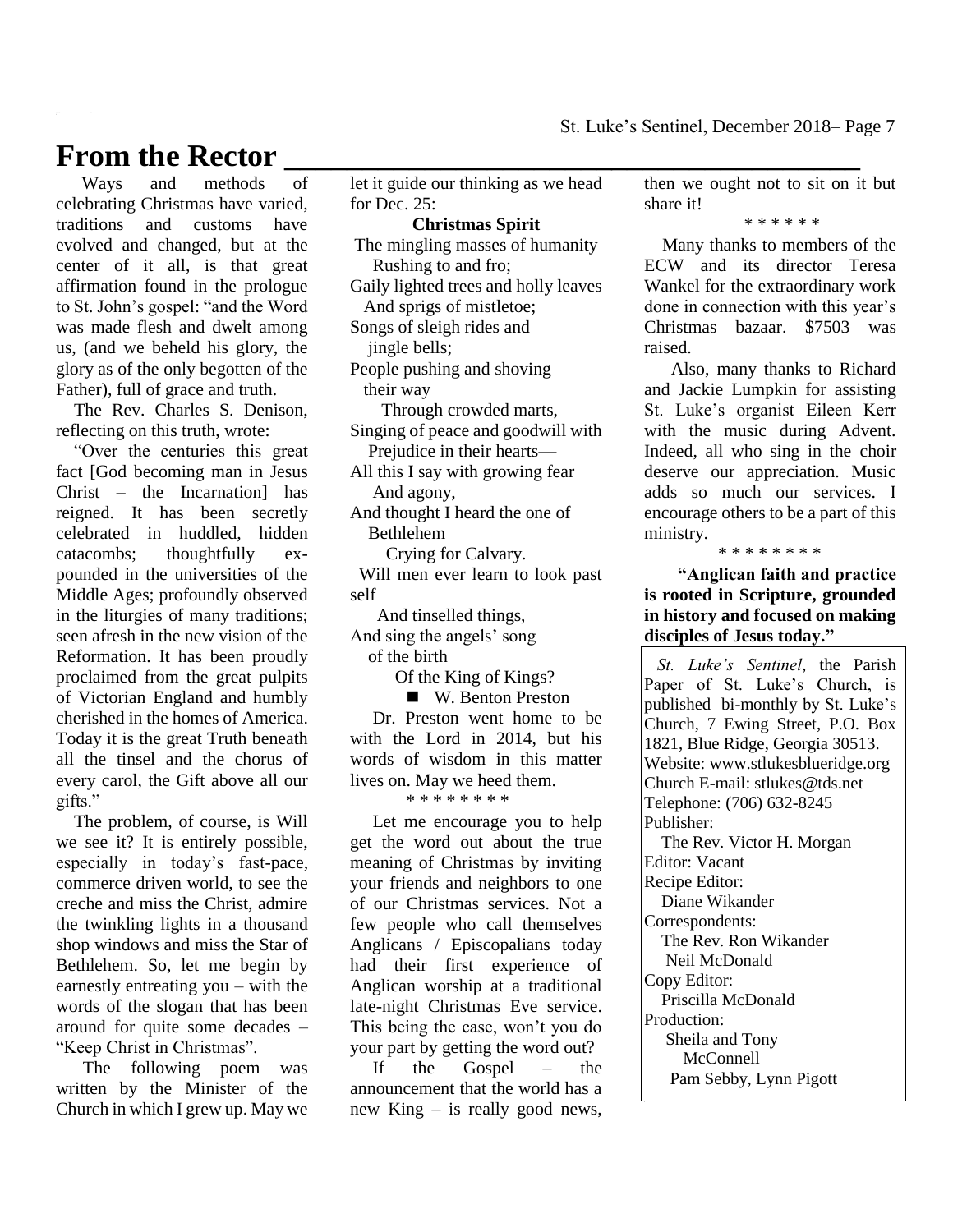#### Page 8, St. Luke's Sentinel, December 2018 **The Church can help\_\_\_\_\_\_\_\_\_\_\_\_\_\_\_\_\_\_\_\_\_\_\_\_\_\_\_\_\_\_\_\_\_\_\_**

 *Editor's Note: The following column by the Rector first appeared in the Blue Ridge News Observer.* 

 According to statistics published in *The Washington Times*, 15 million U.S. children, or 1 in 3, live without a father in the home. In 1960, just 11 percent of American children lived in single-parent homes.

 In another article published in *Psychology Today*, Edward Kruk, Associate Professor of Social Work at the University of British Columbia, posits disastrous consequences for the lack of fathers in the home. Some of these are: compromised emotional security; increased incidence of behavioural problems; poor academic performance; delinquency and youth crime; promiscuity and teen pregnancy; and problems with future relationships.

 At a recent class I was leading, the question was raised as to what the Church could do to help in this crisis. As we were looking at the Apostles' Creed, the natural place to begin was its opening declaration: "I believe in God the Father Almighty."

 Might giving more attention to this concept of God as Father be helpful in this current crisis? Not all would agree, but I believe it might.

 You may have no one in the home to call Father. Even so, you are not an orphan. God is your father. In the words of the Apostle Paul to the learned men of Athens: "For in him [God] we live, and move, and have our being; as certain also of your own poets have said, For we are also his offspring" (Acts 17:28). We are God's children, he is saying.

 More than that, God is an ideal Father inasmuch as He loves, provides for, knows your weaknesses and strengths, corrects, guides and is there in good times and bad. Perhaps this is what children in father-less homes should be told: When you feel all alone, look up, rejoice and give thanks. One greater than any human parent cares.

 Teaching children to make this affirmation is not the whole answer to today's problem, but it is a beginning. In addition, men in the Christian community should strive to model the divine actions I have just named. They should do this first for their own children but also for all children in their midst.

 Put another way, these little ones cannot see their Father in heaven with their physical eyes, but they can see you. Strive to be an icon of the Divine Father.

 Of course, there are some in today's world who want to trash "Father" in liturgies and hymns and opt for a more generic designation of the Divine. They would argue paternal language is out-of-date and inherently tinged with oppression and domination.

 In response, I would want to agree that oppression and domination are things not to be commended, but tampering with language is not the way to eradicate these vices. What is?

 It is through reimaging human fatherhood in light of divine Fatherhood. It is through demonstrating in the church a better way. It is through striving to make each local church what each local home was intended to be: a haven of peace, trust, meaningful work, love and joy.

Let us be about our Father's business!

## **'Thou', 'thee', 'thy' language in the Church**

 *Editor's Note: The following article was borrowed from a handout found at St. Phillips Church Charleston, S.C.*

 Most languages of the Bible and Christian tradition have two ways of speaking to someone: a public, formal way of speaking to a group of people (called the second person plural pronoun, which corresponds in English to "you" and "your' and in Southern English, "ya'all"); and a private, intimate way of speaking to friends and family, as individuals (called the second persons singular pronoun English 'thou', 'thy' and 'thee, with the verb ending "-est")

 Historically, the language of prayer has made use of "thou" forms to express the special intimacy we have with God in prayer. Jesus called God "Abba", a child's affectionate and trusting name for his father (Mark 14:36); and He taught His disciples to call on God as "our Father" (Matthew 6:9). St. Paul tells us that "God hath sent forth the Spirit of his Son into our hearts, crying Abba, Father" (Galatians 4:6). Using the "thou" form of English shows that we do not address a distant, indifferent, or hostile god: even when we confess our sins, we do so as His beloved children who are bold to come before him in the faith of Jesus Christ.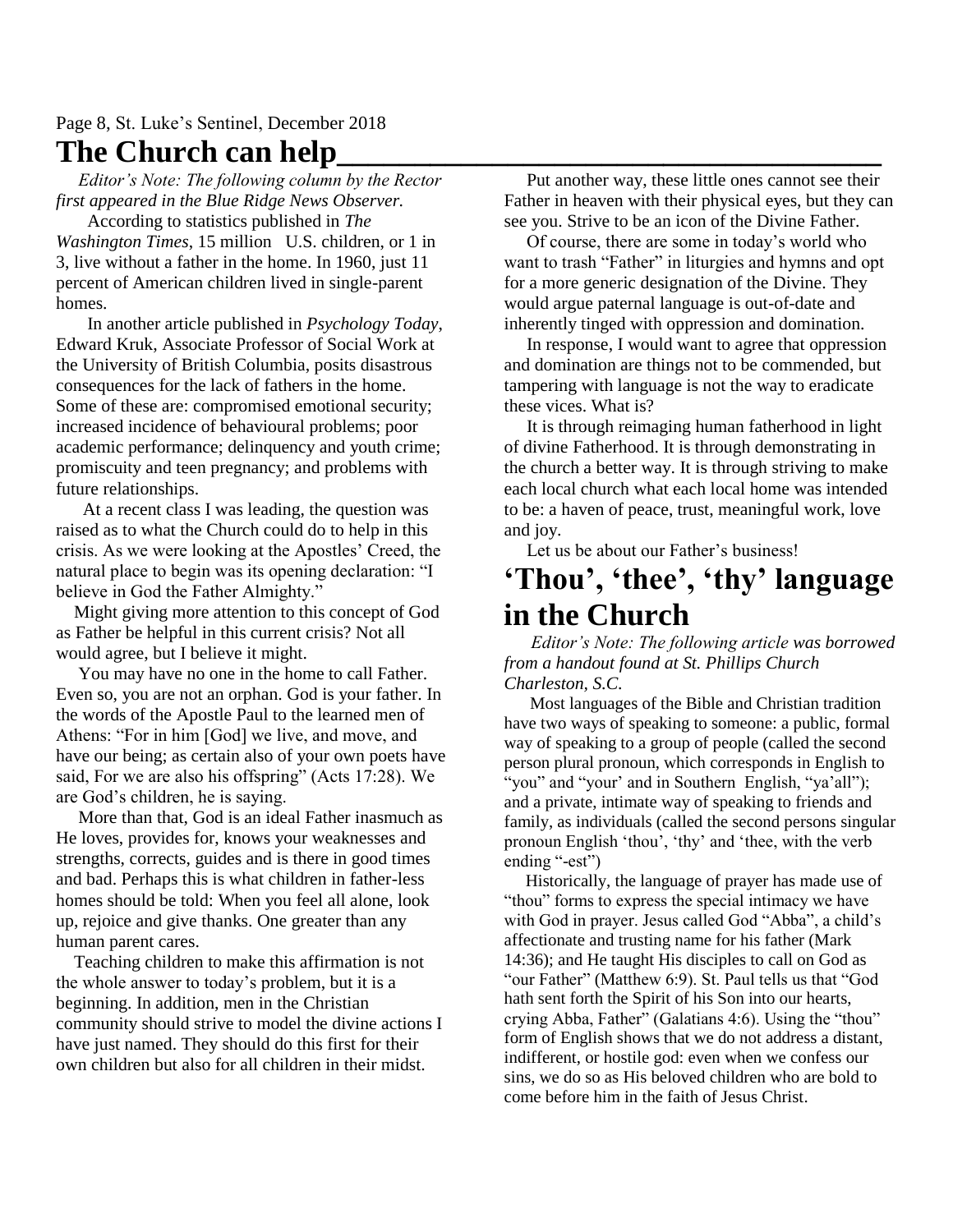## **Birthdays at St. Luke's\_\_\_\_\_\_\_\_\_\_\_\_\_\_\_\_\_\_\_\_\_\_\_\_\_\_\_\_\_\_\_\_\_**

| Dec. $02 - Dr$ . James Crews    |
|---------------------------------|
| Dec. $05 -$ Sally Hess          |
| Dec. $08 -$ Richard Peck        |
| Dec. $09$ – Evelyn Bryant       |
| Dec. $09 -$ Emily Jones         |
| Dec. $12 -$ Jean Allen          |
| Dec. 14 – Rev. Victor H. Morgan |
| Dec. 16 – Sally Granda          |
| Dec. 17 – Brooke McHan          |
|                                 |

Dec. 19 – Randy Romig Dec. 24 – Brad Bradbury Dec. 27 – Judy Evans Dec. 28 – Stephanie VanCampen Jan. 03 – Christina Pinkerton Jan. 07 – Priscilla Cashman Jan. 09 – Judy Smith

W. Millsaps

Dec. 19 – Rt. Rev. William

## **Wedding Anniversaries at St. Luke's\_\_\_\_\_\_\_\_\_\_\_\_\_\_\_\_\_\_\_\_\_**

- Dec. 02 Kent and Susan Lipham Dec. 11 – Wiley and Ellen Grantham
- Dec. 18 Richard and Mercedes Misinco
- Dec. 20 Joe and Susan Brandon
- Dec. 22 William and Martha Millsaps
- Jan. 11 Jan Vollrath Jan. 16 – William Trotter Jan. 20 – Art Learned Jan. 21 – Juanita Lebkuecher Jan. 22 – Rev. Charles Sims Jan. 22 – Tom McCormick Jan. 29 – Alex Such
- - Jan. 05 Kary and Darlene McCain Jan. 30 – Ronald and Diane Wikander

# **Ask the Rector\_\_\_\_\_\_\_\_\_\_\_\_\_\_\_\_\_\_\_\_\_\_\_\_\_\_\_\_\_\_\_\_\_\_\_\_\_**

#### **Q. What does a Deacon do?**

A. A Deacon assists a Priest (Presbyter) in the conduct of divine services, including reading the Gospel. A Deacon may also officiate at a wedding, minus the blessing, and baptize (in an emergency any Christian can administer this sacrament). In addition, Deacons assist with the care of the sick and others having special needs in the parish. If licenced by the Bishop, a Deacon can preach. A Deacon may also administer Holy Communion from elements previously set apart by a Priest.

#### **Q. How are lessons chosen for services?**

A. For Holy Communion, lessons -- the Epistle and Gospel for each Sunday and Holy Day -- are printed in the Prayer Book. For other services, namely Morning and Evening Prayer, readings prescribed in the Lectionary printed in the front of The Book of Common Prayer are used. The Sunday lectionary has multiple sequences. The Rector chooses which sequence is followed each year. In Trinity-tide, a sequence is provided in which lessons go through a section in the Bible chronologically. These are called "course" readings.

#### **Q. How long does it take to prepare a Sunday sermon?**

A. Length of preparation varies with preachers and the subject matter. Typically, the preacher begins reading and thinking about the Lectionary passages early in the week. A day or so later, one or more commentaries may be conducted, and by the end of the week, the themes suggested in these readings will have been narrowed down to one main point, perhaps with several subpoints. The job of putting pen to paper can now begin.

# **At a glance\_\_\_\_\_\_\_\_\_\_\_\_\_\_\_\_\_\_\_\_\_\_\_\_\_\_\_\_\_\_\_\_\_\_\_\_\_\_\_\_\_\_\_\_**

**MR. JERE SET THE EXAMPLE FOR COMMUNITY SERVICE –** St. Luke's member Jere McConnell is nearing his donation of 21 gallons of blood. He began donating blood in the early 1960s to help a dear friend battle cancer and has given on a regular basis ever since. He is greatly appreciated as his blood type is A negative. Two companies come to Blue Ridge on a regular basis, Blood Assurance and the Red Cross. The next visit of the Blood Assurance mobile unit will be at Fannin Regional Hospital on December 21 from 12:30PM to 5:30PM.. The unit also visits Blairsville General Hospital and Murphy Medical Center. Please donate if you are able.

**ENGLAND IN '19 –** The Rector is considering leading a trip of pilgrims to England in November, 2019. St. Luke's member and former travel agent Pat McConnell is working up a prospectus. If interested, please call Mrs. McConnell at (706) 633-7734 or email her at jeremcconnellbr@yahoo.com.